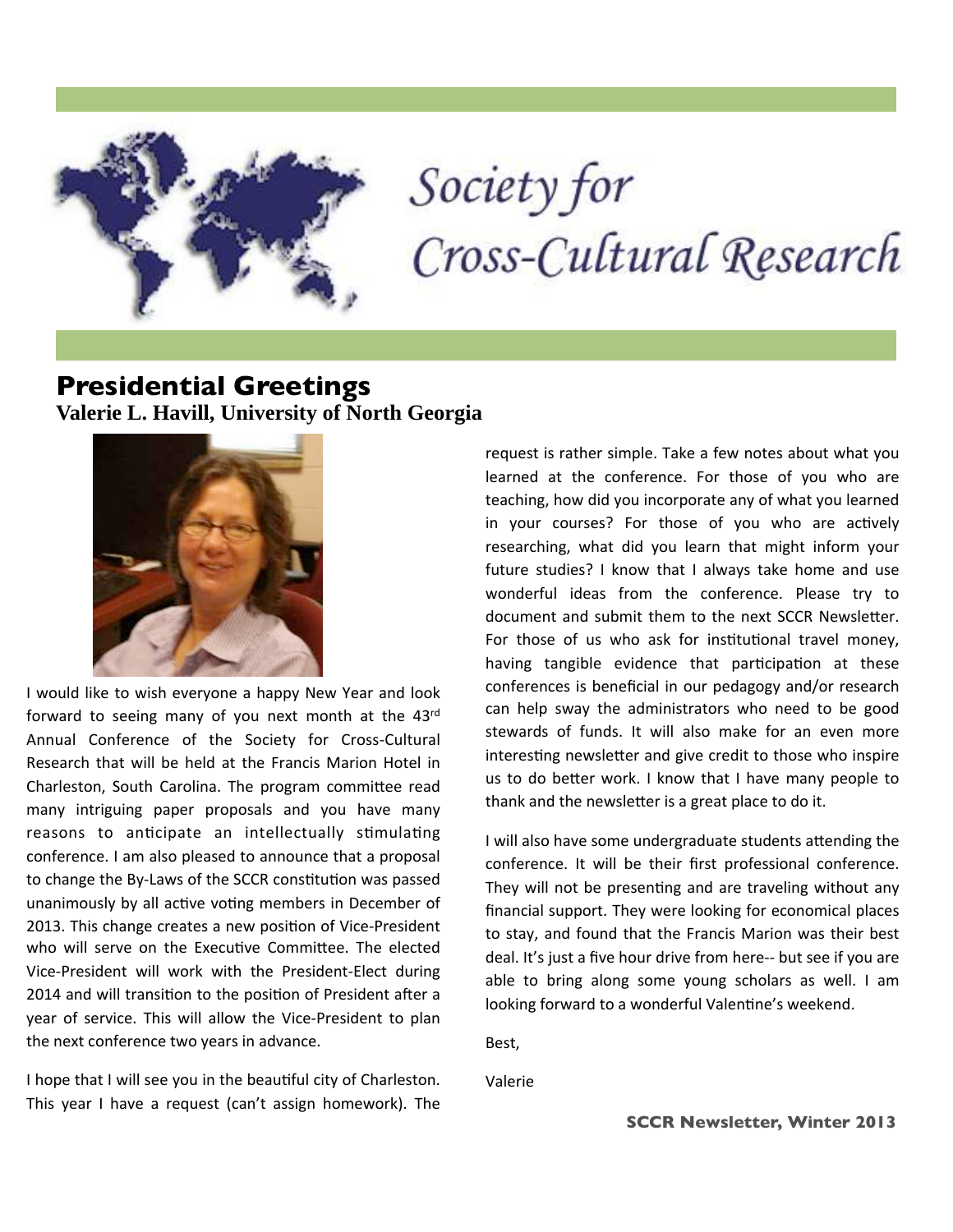# **Editor's Note**



Dear SCCR Colleagues,

For those of us living in the colder regions of North America, this has been a bitter winter. But there is less than a month to go before our next conference in the temperate and lovely city of Charleston and that is something to warm us. I hope that you are looking forward to what promises to be an exciting meeting, put together under the able leadership of Paul Ngo.

In this newsletter, you will find conference updates and book and article announcements. Please remember that January 13th is the deadline to avail of both, the advance registration rate and the hotel conference rate.

The conference schedule is available at http://www.sccr.org/sccr2014/scheduleprogram.html

If you have anything that you think might be of interest to the SCCR community, please take a few minutes to send it along to me at Hema.Ganapathy-Coleman@indstate.edu for inclusion in the next issue of the newsletter.

Sincerely,

Hema Ganapathy-Coleman

Editor, SCCR Newsletter



Source: http://www.charleston-sc.gov/copyright.aspx, Civicplus Content Management System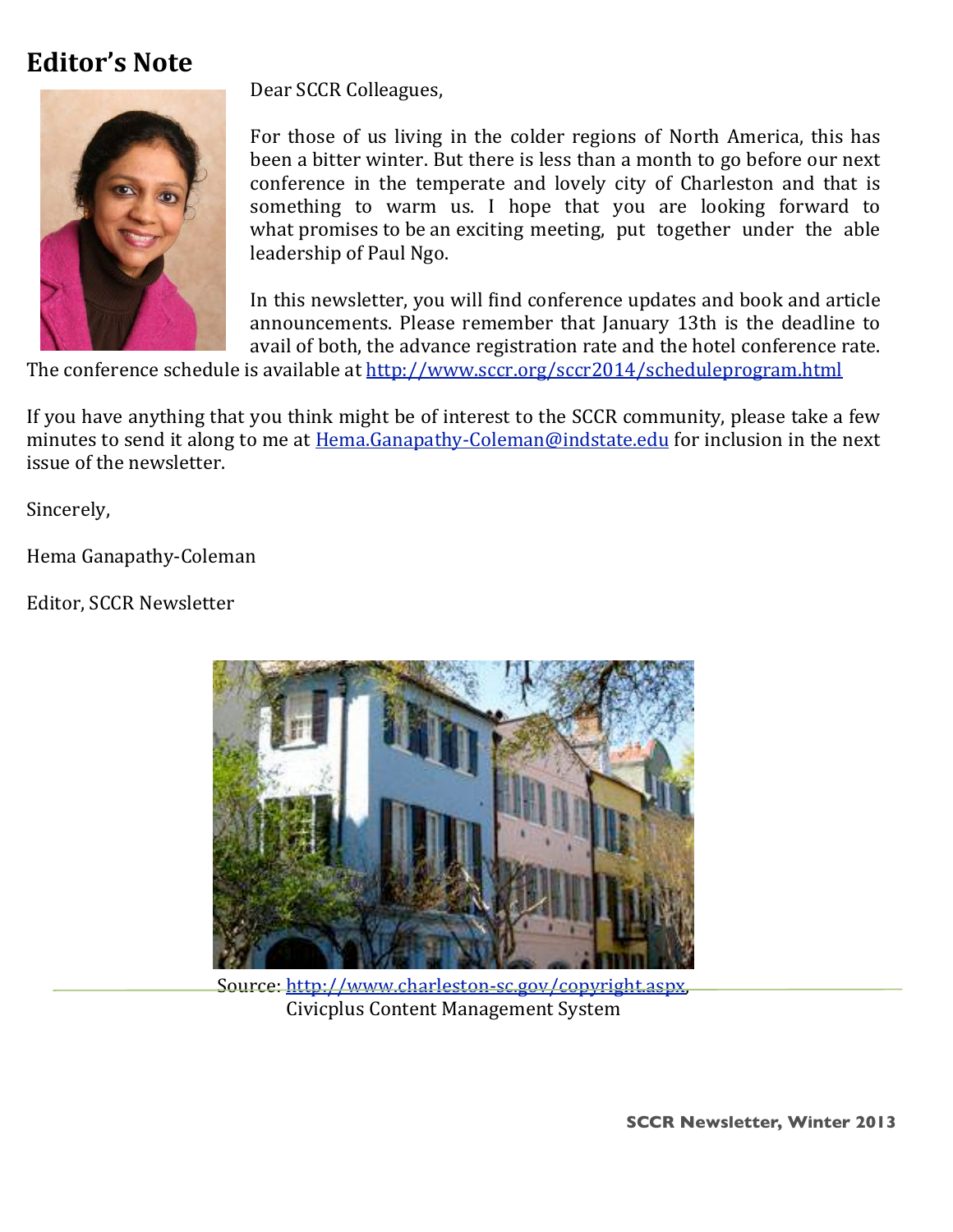# **2014 CONFERENCE UPDATE FROM PRESIDENT-ELECT PAUL NGO, ST. NORBERT COLLEGE**



The Society for Cross-Cultural Research (SCCR) is pleased to announce the Keynote Speakers for its February 2014 meeting with the Anthropology of Children and Youth Interest Group (ACYIG) of the American Anthropological Association (AAA) and the Division of International Psychology (Division 52) of the American Psychological Association (APA) in Charleston, South Carolina, USA.

Professor Hector Qirko of the College of Charleston will present, "Music, Cultural Identity, and Globalization" on Thursday (2/13) evening. Professor Qirko came of age musically in the Chicago blues scene (working with Blues Hallof-Famer Lonnie Brooks), the punk clubs of lower Manhattan, and country music television, on which he performed with hundreds of country, pop and Americana artists. Later, in Knoxville Tennessee, he worked with several national and regional artists and his own multiple award-winning local band. He has appeared on 16 albums as leader or band

member and on many more as a studio musician.

His interests include applied anthropology, evolutionary psychology, and organizational and institutional cultures. He has published research articles in a variety of journals, including Current Anthropology, Cross-Cultural Research, and Zygon, as well as commentaries in Science, Behavioral and Brain Sciences, and Topics in Cognitive Science. Since joining the faculty at the College of Charleston in 2010 he has also begun to link his musical and academic interests in work on musical genres and social identity. His talk will focus on the importance of musical preferences as a marker of group membership and on how the impact of globalization on this process might inform cross-cultural research, theory and methods.

Professor Fathali M. Moghaddam of Georgetown University will present, "The Psychology of Dictatorship and Democracy" on Friday (2/14) evening. Fathali M. Moghaddam is Professor, Department of Psychology, and Director, Conflict Resolution Program, Department of Government, Georgetown University. He is the incoming editor of Peace and Conflict: Journal of Peace Psychology (APA). Dr. Moghaddam ('Ali') was born in Iran, educated from an early age in England, and worked for the United Nations and for McGill University before joining Georgetown University. He returned to Iran in the spring of the Iranian Revolution in 1979 and was researching there during the hostage-taking crisis and the early years of the Iran-Iraq war.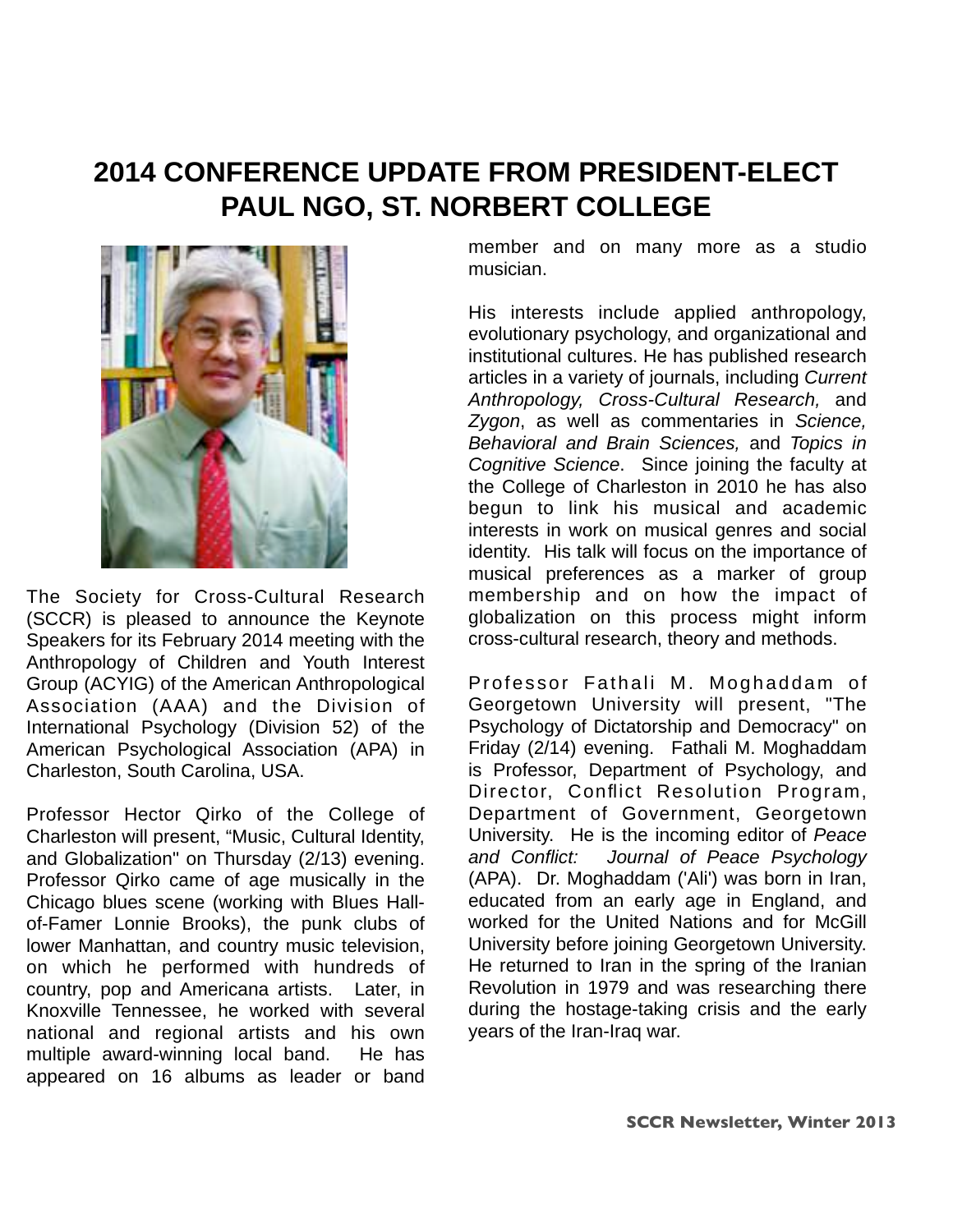He has conducted experimental and field research in numerous cultural settings and published extensively on culture and radicalization, conflict, human rights and duties, and globalization. His most recent books include 'The Psychology of Dictatorship' (2013) and 'The Psychology of Friendship and Enmity' (2 volumes, 2012, with Rom Harre). He is currently researching the psychology of democratic citizenship. A major theme of his research is the development of psychology as a normative science, to stand alongside the traditional causal psychology. More about his work can be found on his website, http://fathalimoghaddam.com/

The full Conference Program is posted on the SCCR 2014 website at http://www.sccr.org/sccr2014/ scheduleprogram.html. A link to a recent New York Times' piece on Charleston can also be found on the SCCR 2014 website. Please remember to register for the conference and book your hotel accommodations by 5 p.m. EST on Monday, January 13, 2014. We look forward to a stimulating and rewarding meeting with you in Charleston!





Charleston Marsh. Source: http://www.charleston-sc.gov/copyright.aspx, Civicplus Content Management System

**SCCR Newsletter, Winter 2013**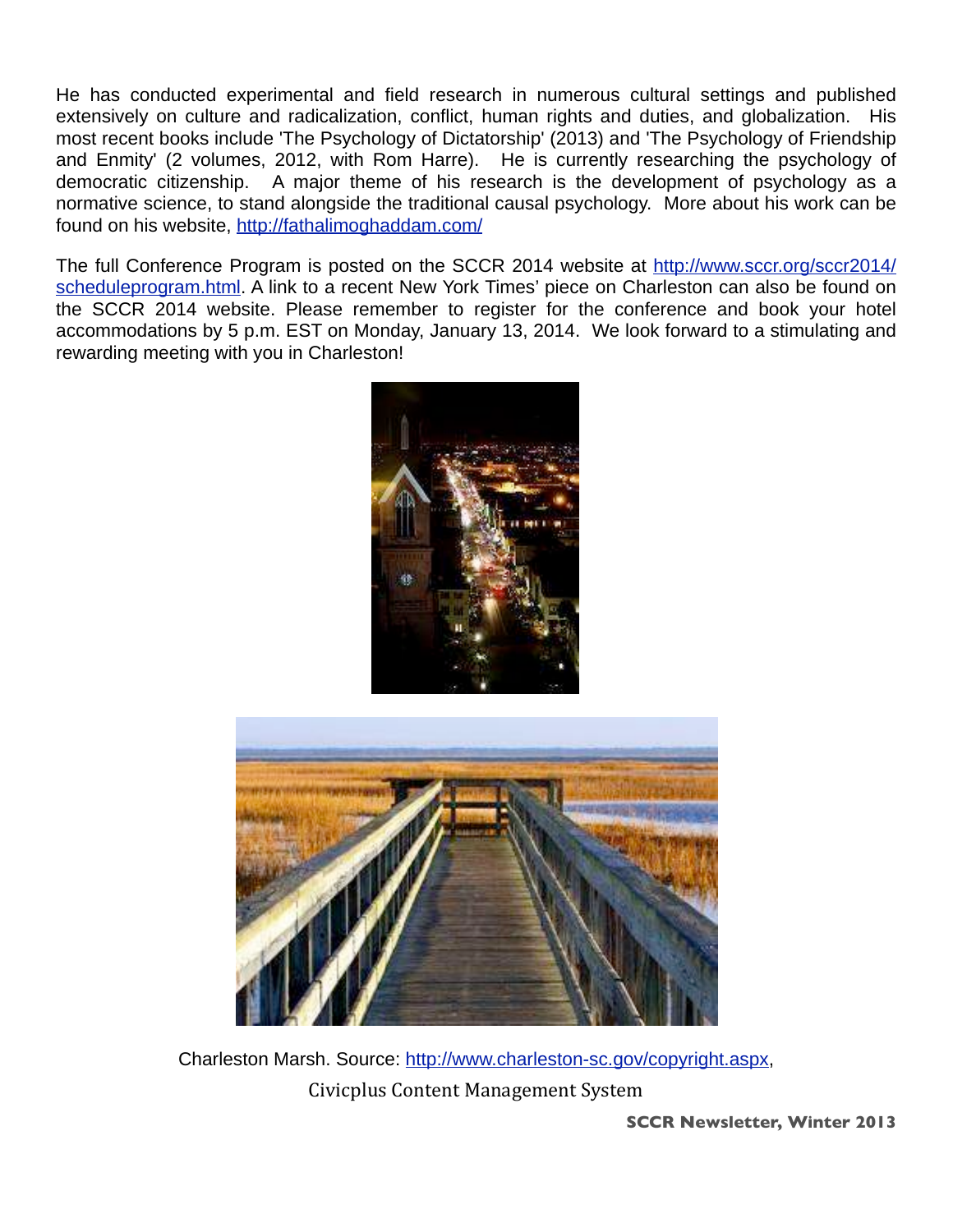### *"Where would you like to eat?"*

### *Brad Huber*

*I suspect "Where would you like to eat?" will be one of the most frequent questions you'll hear while attending the February 12-15 Meeting of SCCR in Charleston, South Carolina. It's a tough question, because there are some many good places to eat close to the Francis Marion Hotel at 387 King Street. Decisions, decisions… If you leave the hotel, and turn left on King Street, you'll be walking in one of the most vibrant neighborhoods of the city, Charleston's Midtown. It wasn't always like this. Welcome to "The New Face of Upper King Street".*

 *Some of the better restaurant guides I found online include one by Charleston Culinary Tours. It has a nice map (at the bottom of the webpage) with handy links to both upper King Restaurants (Blue) and lower King Restaurants (Red). It's easy to orient yourself with this map. The Francis Marion Hotel is on the corner of King and Calhoun Streets, across the street from the Marion Square (Green). Another good guide with short descriptions of upper King Restaurants (and shops) is provided by the Charleston Area Convention and Visitors Bureau. If your taste in food is progressive, working class check out DISH, a website run by the Charleston City Paper. If you are feeling flush or would like to treat yourself, then check out the Seafood, Bakery, and Best Restaurant guides at 10Best. If it's late in the evening, and you're looking for a bar or club, then check out the Charleston City Paper's Bar/Club guide. Charleston has more than a few.*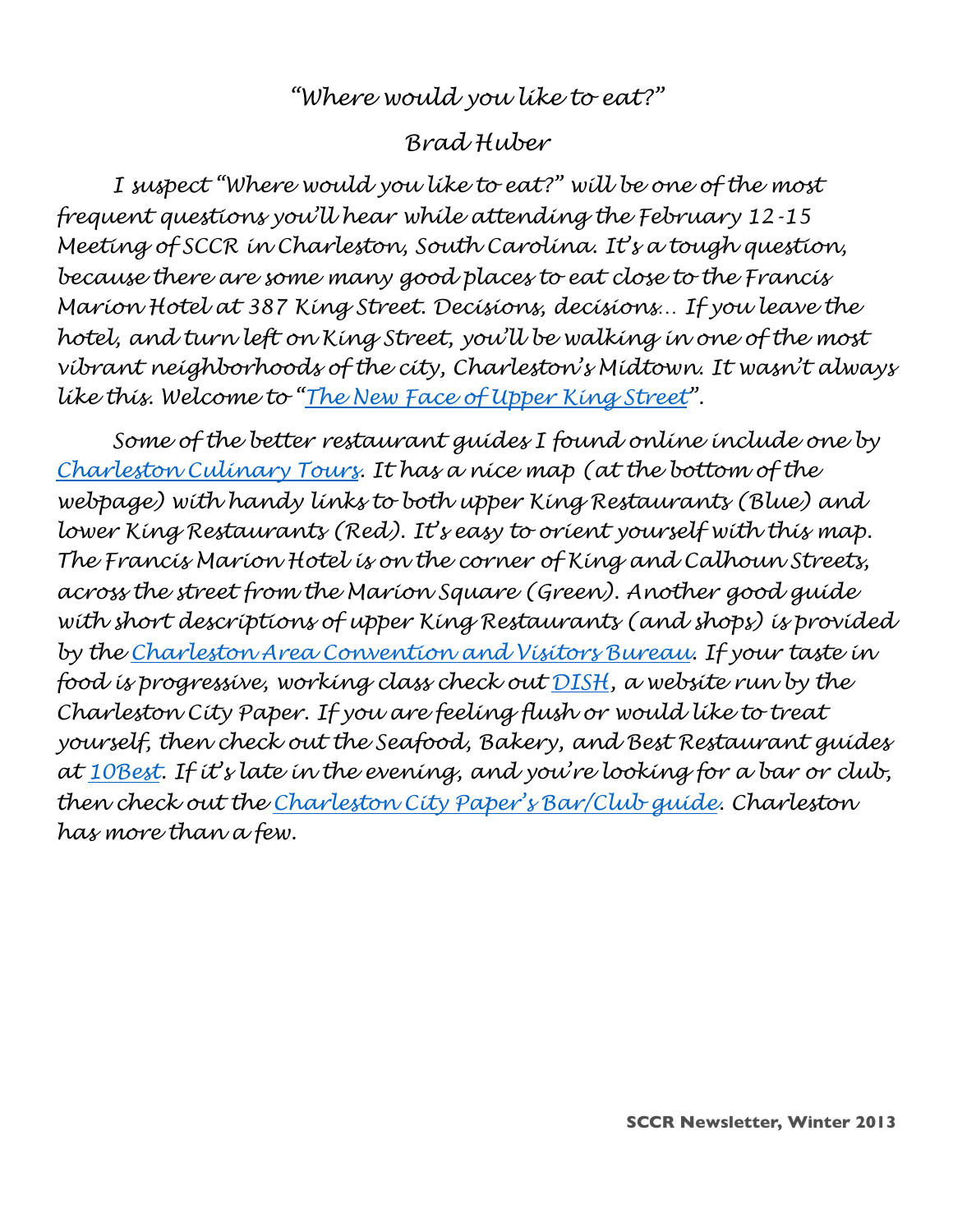# **NEWS**

**William Jankowiak** recently attended an invitation only conference on Chinese masculinity in Hong Kong. The participants are writing chapters that will appear in an edited book on the topic (Cambridge University Press) next year.



**Barbara Rogoff's** book **Developing Destinies: A Mayan Midwife and Town** is receiving the 2014 Maccoby Book Award from the American Psychological Association, Div 7, Developmental Psychology! Readers can check out her 6-minute YouTube video with historic film clips (from 1941 and since) and photos related to the book. Dr. Rogoff's royalties are donated to the Learning Center and other projects in this Mayan town, where she has worked for decades.

P.S. Have a look at related paintings and photos and reviews.

# **CONFERENCE ANNOUNCEMENT**

**Ronald Rohner** and **Bill Divale** would like to invite you to the 5th International Conference on Interpersonal Acceptance and Rejection at the Republic of Moldova in June 2014.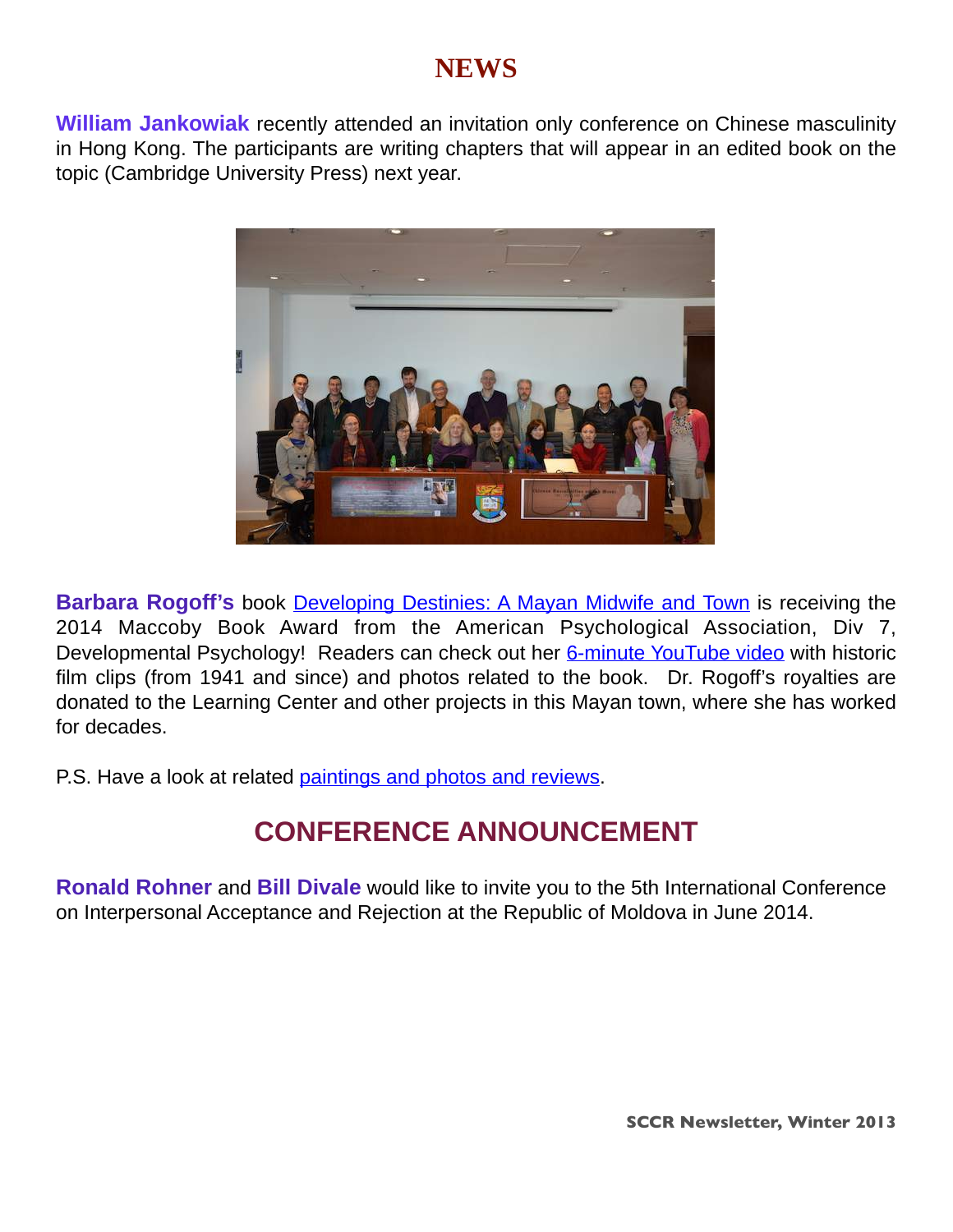





# We are delighted to invite you...

5<sup>th</sup> International Congress on Interpersonal **Acceptance and Rejection** 

> Location: Chisinau **Republic of Moldova**

**June 24 – June 27** 2014

www.isiparmoldova2014.org

# **Call For Papers:**

**Early Abstract Submission begins September 1, 2013 Early Abstract Submission ends February 28, 2014 Final Submission Deadline is April 15, 2014 Refer to www.isiparmoldova2014.org for Instructions on Submission. Contact Karen Ripoll-Nunez (kripoll@uniandes.edu.co) with questions.**

**Conference Registration must be paid when abstract is accepted.**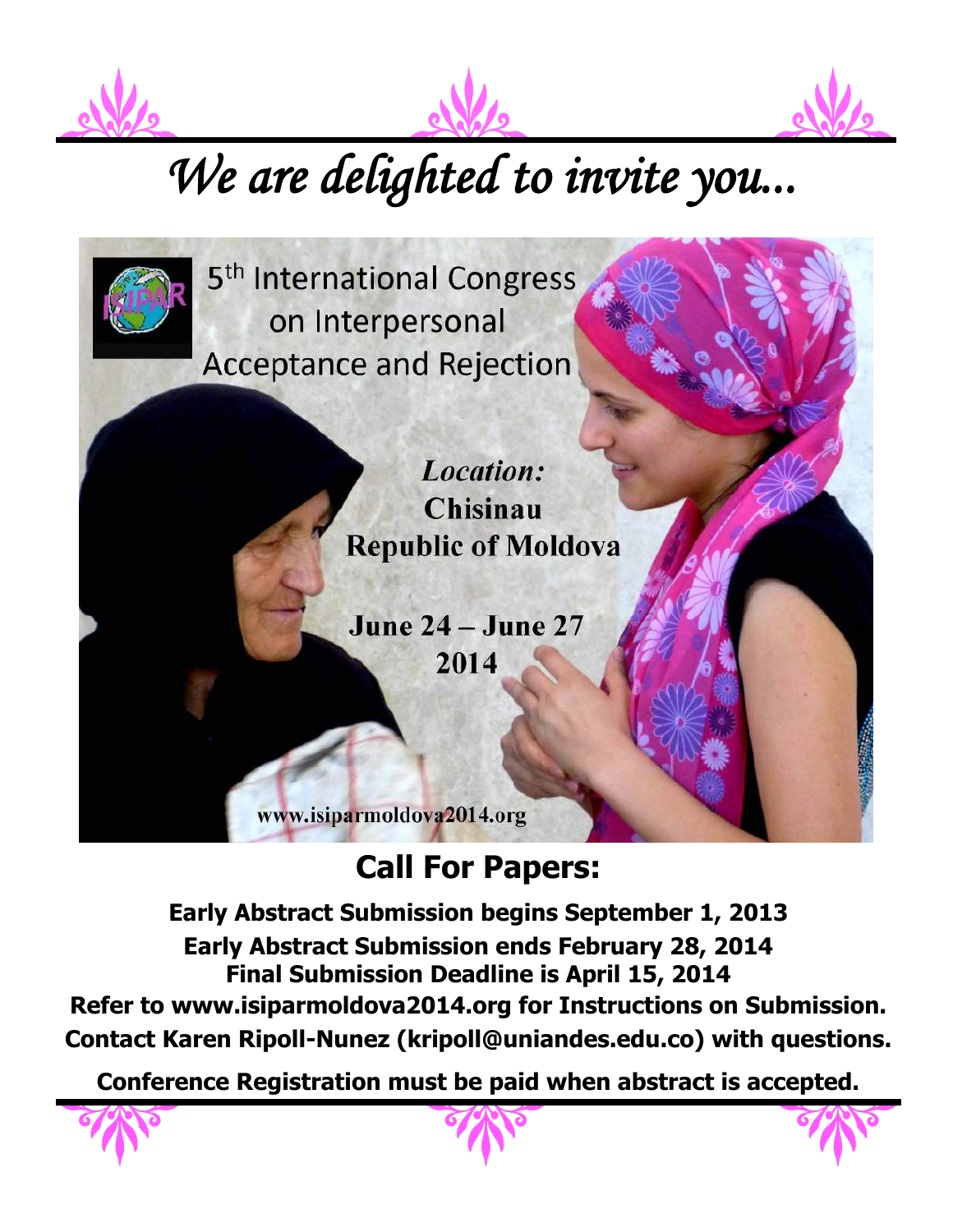# **Fifth International Congress on Interpersonal Acceptance and Rejection**

# **June 24– June 27, 2014 in Chisinau, Moldova**

The International Society for Interpersonal Acceptance and Rejection (ISIPAR) has the pleasure to announce that the Fifth International Congress on Interpersonal Acceptance and Rejection (ICIAR) will be held in Chisinau, Moldova, June 24–June 27, 2014. The Congress will focus on the study and applied practice of interpersonal acceptance and rejection. Areas of particular focus will be teacher acceptancerejection, intimate partner acceptance-rejection, ostracism and social exclusion, mother/father love, psychotherapy and psycho-educational interventions, neurobiological concomitants of perceived rejection, as well as many other areas.

# **This is your personal invitation. We look forward to seeing you there!**

Prospective participants are encouraged to submit proposals for papers, symposia, workshops, and poster presentations on any aspect of interpersonal acceptancerejection.

Details about abstract submission and conference registration can soon be found at http://www.isiparmoldova2014.org/.

Relevant Topics Include:

• Acceptance-rejection in intimate adult relationships

- Acceptance-rejection in the context of immigration & acculturation
- Acceptance-rejection in the context of adult offspring's caregiving of aging parents
- Acceptance-rejection of children with special needs
- Affectionate communication
- Clinical and developmental implications of interpersonal acceptance-rejection
- Cultural & social contexts of acceptance-rejection
- Educational implications of teacher, peer, and parental acceptancerejection
- Father love
- Ostracism & social exclusion
- Parental acceptancerejection
- Peer & sibling acceptancerejection
- Methodological issues in the study of interpersonal acceptance-rejection
- Neurobiological concomitants of perceived rejection
- Resilience & coping with perceived rejection
- Psychological and emotional maltreatment
- Psychotherapy and psychoeducational interventions
- Rejection sensitivity
- Relation between acceptance-rejection & attachment
- Victimization and bullying in school age children
- And others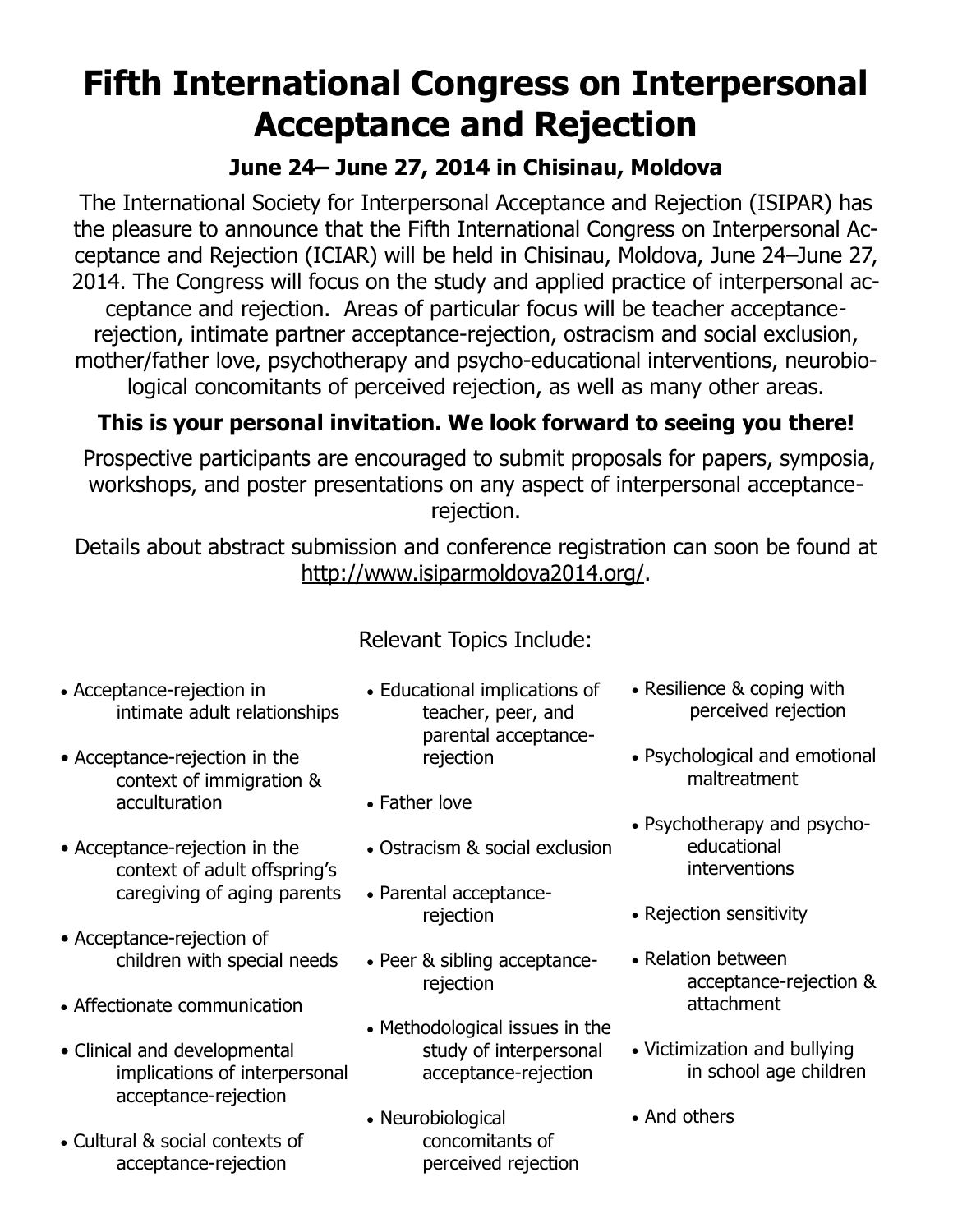# **PUBLICATIONS**

For those of you who are interested, there is an interview that is well-worth reading with Richard Shweder about the development of the field of cultural psychology in the USA for the open access journal "Europe's Journal of Psychology." Here is the link to the recently published interview titled "Robust Cultural Pluralism." http://ejop.psychopen.eu/article/view/718

**Shweder, R.** (2013). "The goose and the gander: The Genital Wars." Global Discourse. Special issue on Genital Autonomy and Cultural Rights, inspired in part by the 2012 German court decision banning male circumcision as practiced by Muslims and Jews. The essay is available Open Access to a global readership at this link:

http://www.tandfonline.com/doi/abs/10.1080/23269995.2013.811923#.Udhf7qzlf2w

**Ganapathy-Coleman, H.** (2013). Speaking about independence and family closeness: Socialization beliefs of immigrant Indian Hindu parents in the United States. In J. Wong (Ed.), Child raising across cultures: Practices, values and scripts, [Special forum]. Journal of Intercultural Communication Research, 42(4), 393-410.

**Ganapathy-Coleman, H.** (2013). Raising "authentic" Indian children in the United States Dynamic ethnotheories of immigrant Hindu parents, Ethos, 41(4), 360-386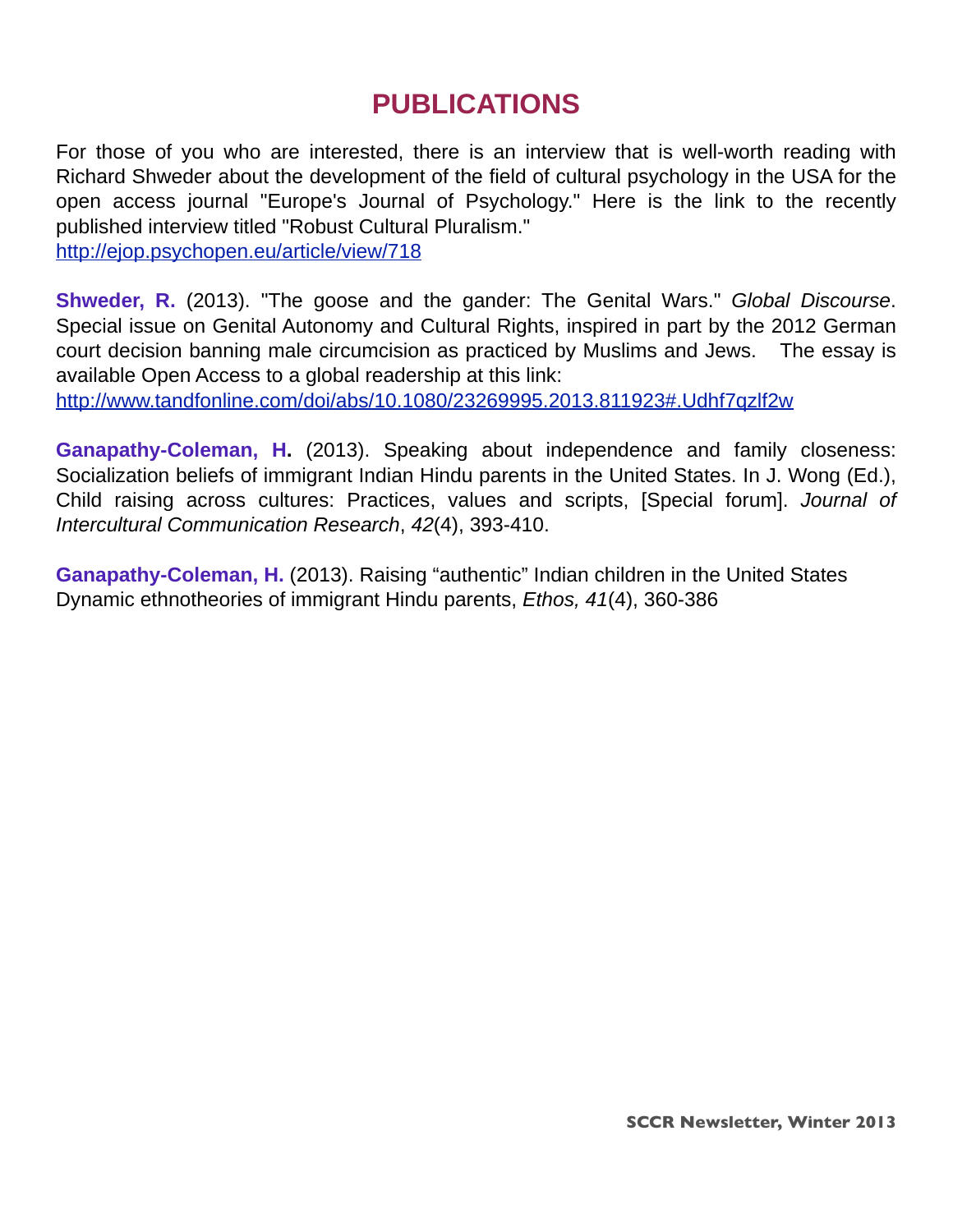#### **))))))))))))))))))Officers of the SCCR**

#### **President,**

Valerie L. Havill School of Social Sciences University of North Georgia (Gainsville Campus)

#### **President-elect,**

Paul Ngo Department of Psychology Saint Norbert's College **Wisconsin** paul.ngo@snc.edu

#### **Past-President,**

William. R. Jankowiak Department of Anthropology University of Nevada, Las Vegas jankowiak@spamarrest.com

#### **Treasurer,**

Lisa Oliver Department of Counselor Education, San José University loliver@sjsu.edu

#### **Secretary,**

Seinenu M. Thein Department of Psychology Graduate Program University of California, Los Angeles seinenu@ucla.edu

#### **Area Representatives:**

Psychology, Brien Ashdown Hobart and William Smith **Colleges** ashdown@hws.edu

Social Science, Vadim Moldovan York College, CUNY moldovan@york.cuny.edu Anthropology, Brad Huber College of Charleston HuberB@cofc.edu

#### **Parliamentarian and Archivist,**

Herbert Barry Professor Emeritus University of Pittsburgh barryh@pitt.edu

#### **Newsletter Editor,**

Hemalatha Ganapathy-Coleman Indiana State University Hema.Ganapathy-Coleman@indstate.edu

#### **Webmaster,**

David Shwalb Southern Utah University shwalb@suu.edu